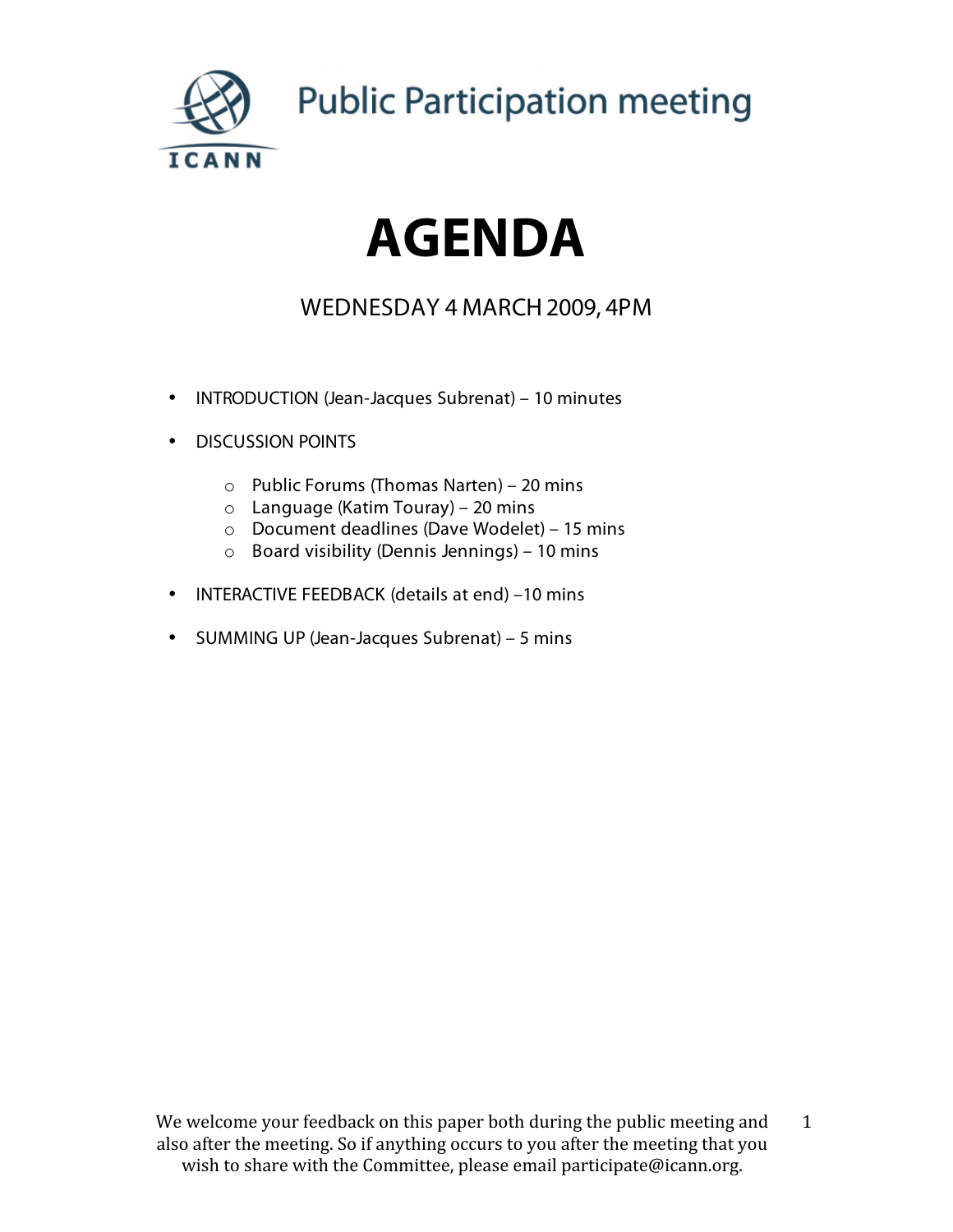

## **Public Participation meeting**

#### FOR DISCUSSION AT COMMITTEE PUBLIC MEETING, MEXICO CITY, WED 4 MAR 09

#### TOPIC

## PUBLIC
FORUMS
(Thomas
Narten)

#### OUTLINE

A vital part of the public's participation at ICANN meetings comes in
the
various
public
forums
held
during
the
week.

The format for these forums is important for their effectiveness. This is an opportunity to discuss the formats used and to see if there
are
improvements
that
could
be
made.



#### Where
have
we
come
from?

- Single microphone and line; multiple roaming mics
- Board on stage and off stage<br>• Open mic after presentations
- Open
mic
after
presentations,
open
mic
during
presentations
- Chatrooms for remote participation
- Small discussion groups and one large room
- Limited time per speaker, unlimited time

#### Where are we now?

- Single microphone for questions
- Roaming mics for comments
- Online
Question
Box
prior
to
meeting
and
at
back
of
room
- Dedicated
open
mic
session

#### Where
are
we
heading?

- Different
formats?
- What does the community want from the public forums?
- What do the staff and Board want from public forums?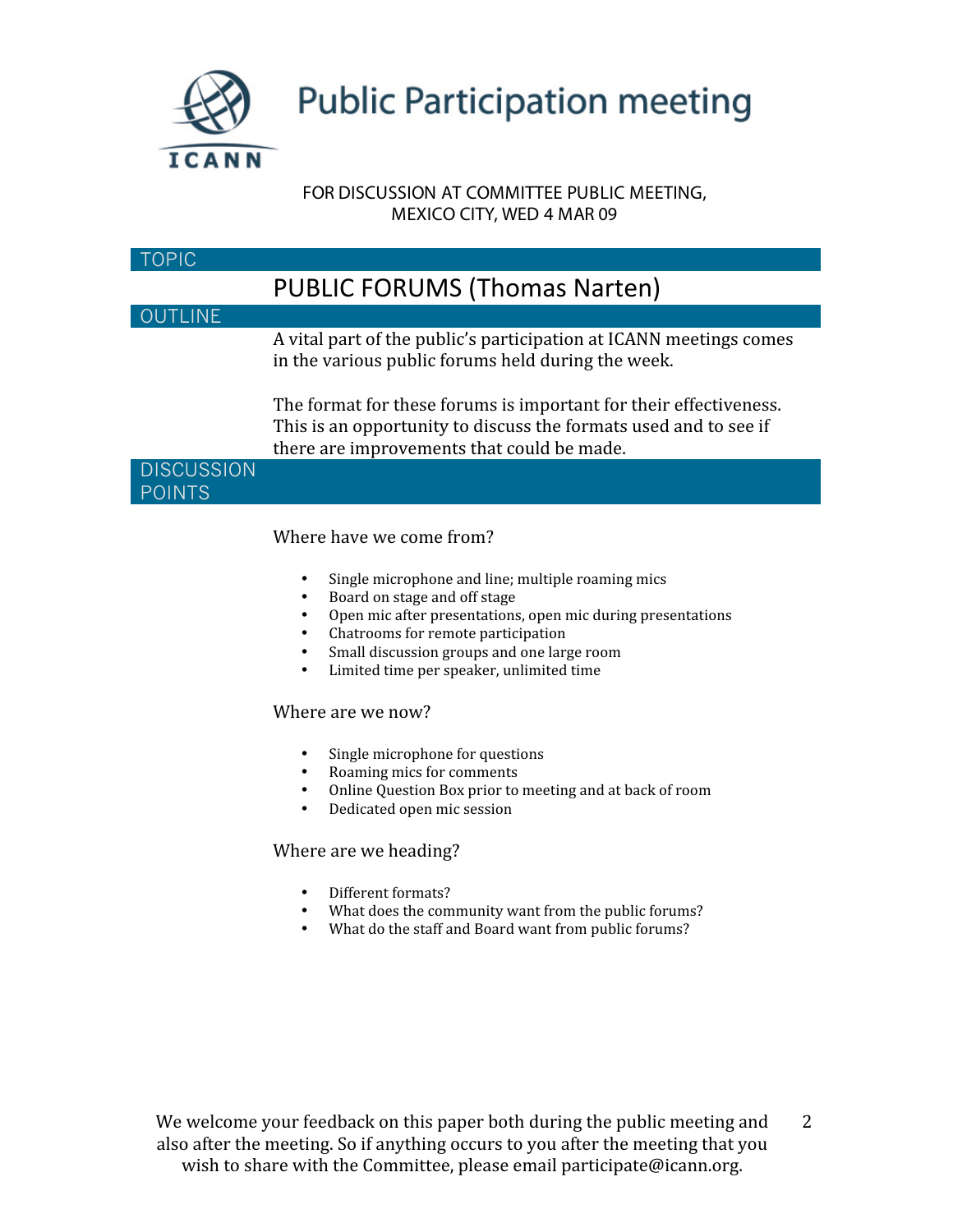

#### FOR DISCUSSION AT COMMITTEE PUBLIC MEETING, MEXICO CITY, WED 4 MAR 09

| TOPIC                              |                                                                                                     |
|------------------------------------|-----------------------------------------------------------------------------------------------------|
|                                    | LANGUAGE (Katim Touray)                                                                             |
| <b>OUTLINE</b>                     |                                                                                                     |
|                                    | How does the use of language - both jargon and the use of English<br>itself – impact participation? |
| <b>DISCUSSION</b><br><b>POINTS</b> |                                                                                                     |
|                                    | Where have we come from?                                                                            |

- All English documents to translating many documents into 5 languages; some
into
10
languages
- Completed documents published without prior notice, to range of explanatory
publications
(magazine,
policy
update,
compliance newsletter)
with
an
indication
of
future
documentation
coming
up
- No interpretation to interpretation in more languages in more rooms

#### Where are we now?

- Interpretation in English, French and Spanish in ALAC, GAC, main room, other
rooms
- Advance notice of most new documents, summaries of documents, clearly
written
announcements
- Translation of most main documents in Arabic, Chinese, French, Spanish and
Russian
(for
Mexico
City:
66
documents,
38
in
the
five
UN
languages, over
1.5
million
words
translated)
- Meeting guide in English and Spanish
- Introductory sessions in local language

#### Where
are
we
heading?

- More
translation,
more
interpretation?
- More educational documents?
- Greater
notice
of
report
release
dates?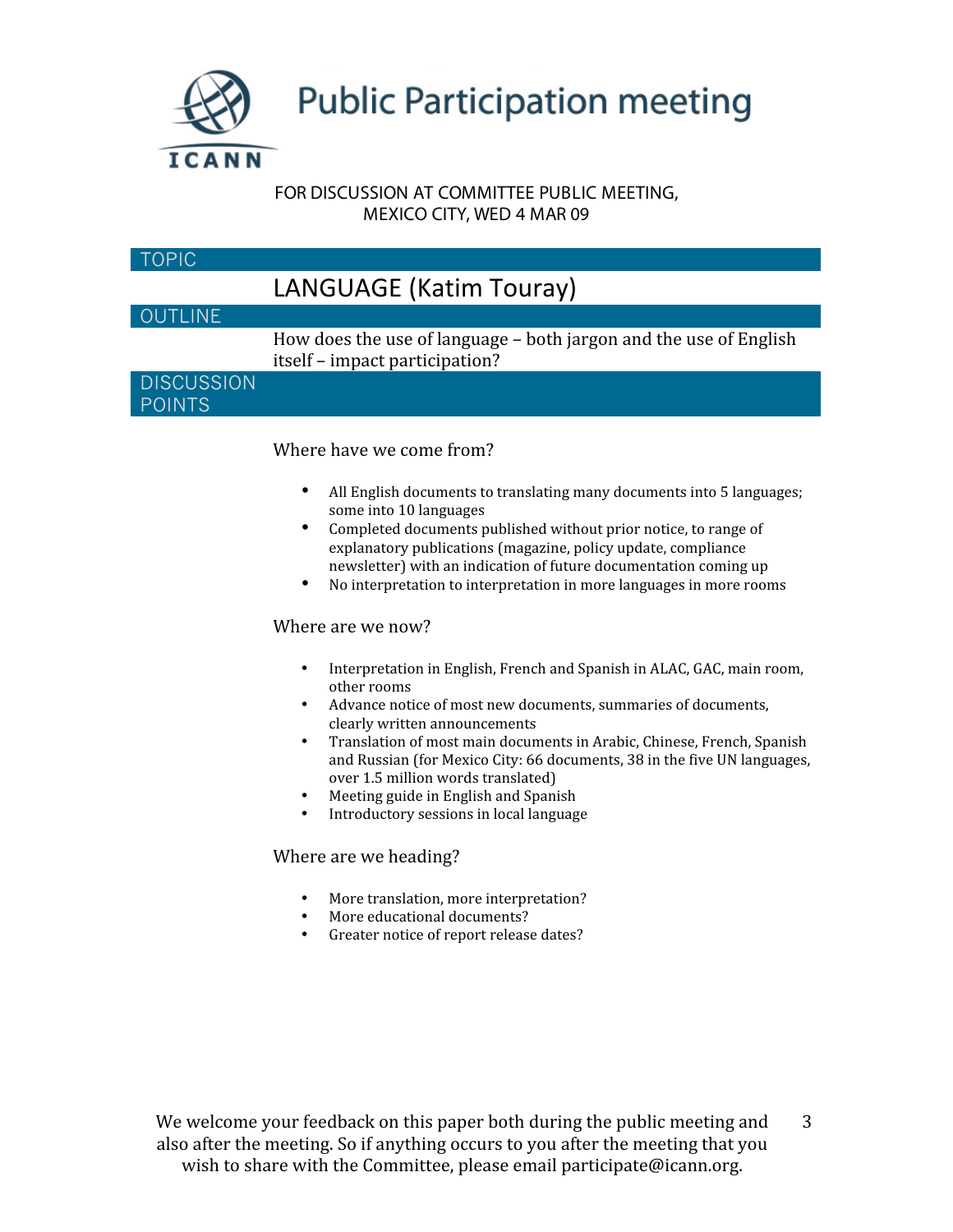

#### FOR DISCUSSION AT COMMITTEE PUBLIC MEETING, MEXICO CITY, WED 4 MAR 09

#### TOPIC

### DOCUMENT
DEADLINES
(Dave
Wodelet)

#### OUTLINE

Meetings
usually
focus
around
recently
published
documents.
Does the
community
have
sufficient
time
to
read
documents
before arriving
at
meetings
to
discuss
them?

#### **DISCUSSION** POINTS

#### Where
have
we
come
from?

- Documents
published
during
meeting
- Sessions added just prior or during meeting
- Few published agendas or presentations

#### Where are we now?

- Most
documents
printing
at
least
one
week
in
advance
- Schedule published three weeks out from the meeting
- Agendas published for some meetings<br>• Presentations published when available
- Presentations
published
when
available

#### Where
are
we
heading?

- Document
deadlines?
- Schedule six weeks prior to a meeting?
- Agenda
and
presentations
published
before
meeting?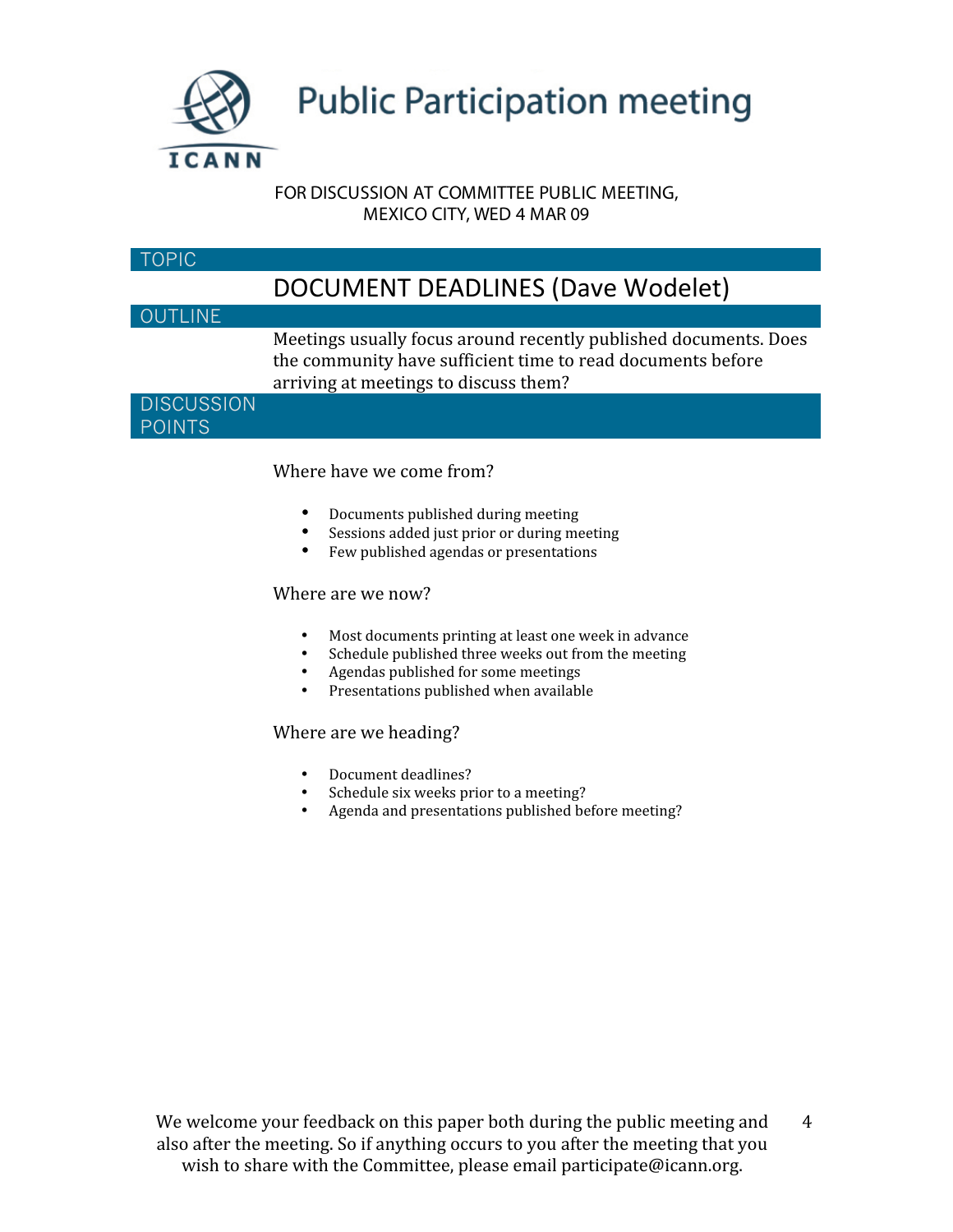

#### FOR DISCUSSION AT COMMITTEE PUBLIC MEETING, MEXICO CITY, WED 4 MAR 09

#### TOPIC

## BOARD
VISIBILITY
(Dennis
Jennings)

#### OUTLINE

Currently
at
meetings,
the
Board
spends
most
of
its
time
broken
up, coming
together
only
for
the
public
forum
and
the
public
Board meeting.

Is
this
the
most
effective
way
for
the
Board
to
gather
the
views
of the
community?

**DISCUSSION** POINTS

#### Where
have
we
come
from?

- Ad hoc Board visits to sessions<br>• Formal Board meeting on Frida
- Formal
Board
meeting
on
Friday
- Board up on stage for public forum<br>• Board held own closed meetings (si
- Board held own closed meetings (similar to SOs and ACs)

#### Where are we now?

- Scheduled
Board
member
meetings
with
SOs/ACs
- Formal
Board
meeting
on
Friday
- Board up on stage for public forum<br>• Board Committee holding public me
- Board
Committee
holding
public
meeting

#### Where
are
we
heading?

- Board in one room for most of meeting?
- Open
Board
Committee
meetings?
- Less formal Board and community meetings?<br>• Public forum focused on general discussion. r.
- Public forum focused on general discussion, rather than addressing Board?
- More individual Board comments?